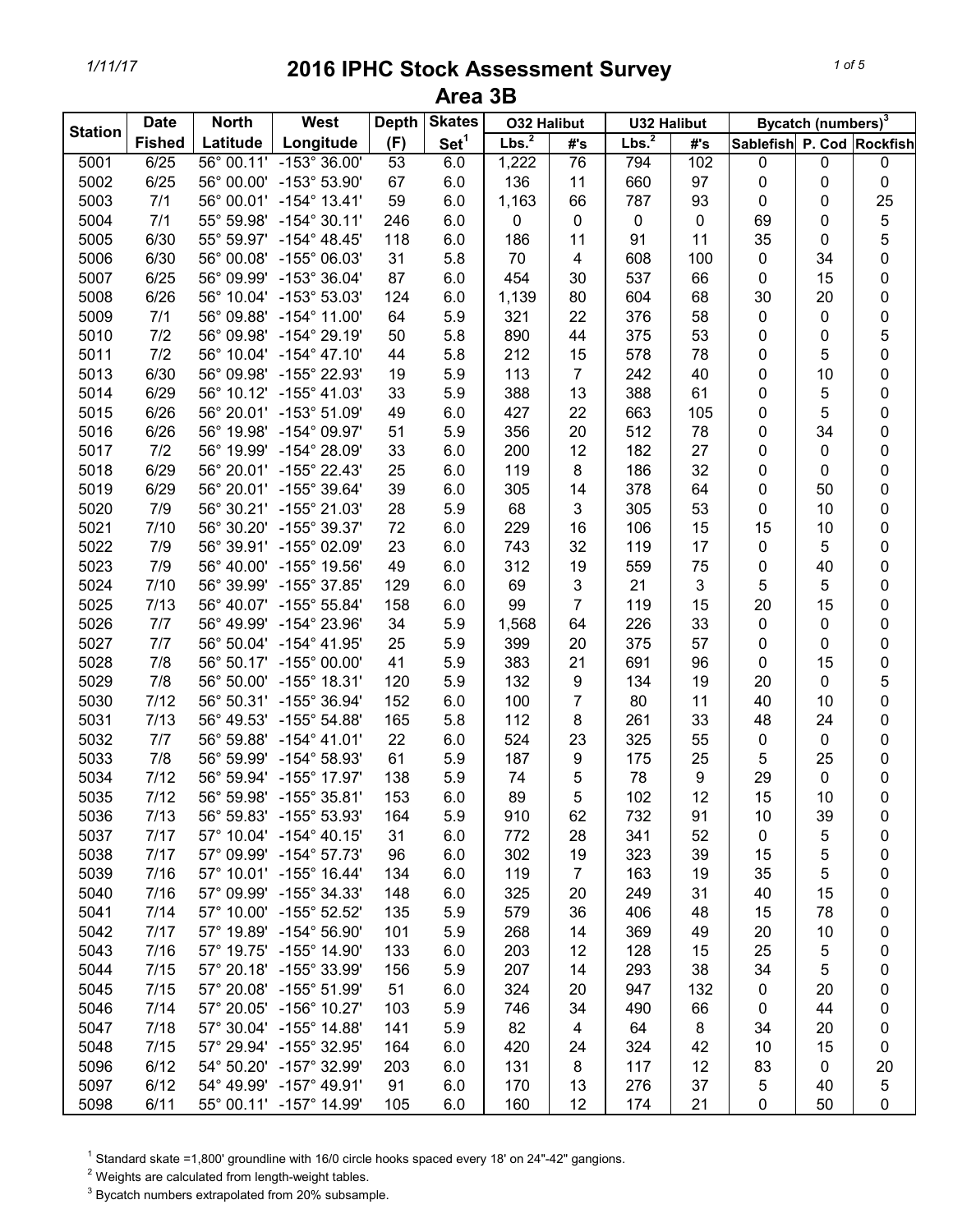| <b>Station</b> | <b>Date</b>   | <b>North</b> | West                    | <b>Depth</b> | <b>Skates</b>    | <b>O32 Halibut</b> |                | <b>U32 Halibut</b> |     |                           | Bycatch (numbers) <sup>3</sup> |                 |
|----------------|---------------|--------------|-------------------------|--------------|------------------|--------------------|----------------|--------------------|-----|---------------------------|--------------------------------|-----------------|
|                | <b>Fished</b> | Latitude     | Longitude               | (F)          | Set <sup>1</sup> | Lbs. <sup>2</sup>  | #'s            | Lbs. <sup>2</sup>  | #'s | Sablefish P. Cod Rockfish |                                |                 |
| 5099           | 6/11          | 55° 00.01'   | $-157^\circ$ 32.16'     | 55           | 6.0              | 783                | 55             | 714                | 95  | 0                         | 74                             | $\overline{10}$ |
| 5100           | 6/12          |              | 55° 00.01' -157° 50.04' | 45           | 6.0              | 2,052              | 108            | 926                | 115 | $\pmb{0}$                 | 15                             | 35              |
| 5101           | 6/12          | 54° 59.99'   | -158° 07.09'            | 73           | 6.0              | 258                | 16             | 773                | 127 | $\pmb{0}$                 | 40                             | $\pmb{0}$       |
| 5102           | 6/7           | 55° 09.94'   | -156° 22.02'            | 288          | 6.0              | 0                  | 0              | 0                  | 0   | 25                        | 0                              | 0               |
| 5103           | 6/7           | 55° 09.86'   | -156° 39.36'            | 290          | 6.0              | 0                  | 0              | 0                  | 0   | 20                        | 0                              | 5               |
| 5104           | 6/7           | 55° 09.98'   | $-156^{\circ} 57.16'$   | 84           | 6.0              | 263                | 21             | 406                | 54  | $\pmb{0}$                 | 45                             | 0               |
| 5105           | 6/11          | 55° 10.01'   | $-157^{\circ}$ 14.01'   | 62           | 6.0              | 322                | 22             | 882                | 142 | 0                         | 114                            | 0               |
| 5106           | 6/11          | 55° 10.00'   | $-157^{\circ}$ 31.89'   | 47           | 6.0              | 1,642              | 87             | 1,036              | 140 | $\pmb{0}$                 | 59                             | 0               |
| 5107           | 6/13          | 55° 09.99'   | $-157^{\circ}$ 49.11'   | 43           | 6.0              | 1,070              | 51             | 818                | 120 | 0                         | 10                             | 0               |
| 5108           | 6/13          |              | 55° 10.01' -158° 07.06' | 56           | 6.0              | 588                | 38             | 984                | 154 | 0                         | 29                             | 0               |
| 5109           | 6/8           | 55° 19.87'   | -156° 39.02'            | 65           | 6.0              | 1,097              | 74             | 1,030              | 140 | 0                         | 81                             | $\pmb{0}$       |
| 5110           | 6/8           | 55° 19.89'   | $-156^{\circ} 56.01'$   | 51           | 6.0              | 717                | 49             | 1,187              | 161 | 0                         | 64                             | 20              |
| 5111           | 6/10          | 55° 19.99'   | $-157^{\circ}$ 14.00'   | 50           | 6.0              | 686                | 38             | 1,210              | 190 | 0                         | 59                             | $\pmb{0}$       |
| 5112           | 6/10          | 55° 19.83'   | $-157^{\circ}$ 31.01'   | 47           | 6.0              | 507                | 29             | 1,221              | 191 | 0                         | 25                             | 0               |
| 5113           | 6/13          | 55° 19.98'   | $-157^{\circ}$ 49.01'   | 44           | 6.0              | 233                | 12             | 868                | 147 | 0                         | 74                             | 0               |
| 5114           | 6/13          | 55° 20.01'   | -158° 05.97'            | 59           | 5.8              | 137                | 10             | 666                | 109 | 0                         | 44                             | 0               |
| 5115           | 6/14          | 55° 20.06'   | $-158^{\circ}$ 24.01'   | 80           | 6.0              | 298                | 22             | 477                | 62  | 0                         | 86                             | 0               |
| 5116           | 6/8           | 55° 30.01'   | -156° 37.84'            | 100          | 6.0              | 481                | 31             | 291                | 42  | 0                         | 84                             | 0               |
| 5117           | 6/8           | 55° 30.01'   | -156° 54.93'            | 49           | 6.0              | 2,503              | 152            | 924                | 117 | 0                         | 10                             | 5               |
| 5118           | 6/10          | 55° 29.99'   | $-157^{\circ}$ 12.96'   | 49           | 6.0              | 863                | 47             | 506                | 78  | 0                         | 114                            | 0               |
| 5119           | 6/10          |              | 55° 30.01' -157° 31.05' | 52           | 6.0              | 371                | 19             | 578                | 101 | 0                         | 90                             | 0               |
| 5120           | 6/21          | 55° 30.00'   | $-157^{\circ}$ 48.01'   | 52           | 6.0              | 459                | 30             | 917                | 142 | 0                         | 50                             | 0               |
| 5121           | 6/21          | 55° 30.01'   | $-158^{\circ}$ 06.06'   | 71           | 6.0              | 363                | 26             | 735                | 102 | 20                        | 35                             | 0               |
| 5122           | 6/14          | 55° 30.05'   | $-158^{\circ}$ 24.01'   | 79           | 6.0              | 69                 | 5              | 180                | 28  | 5                         | 24                             | 0               |
| 5123           | 6/9           | 55° 40.03'   | -156° 54.93'            | 50           | 6.0              | 807                | 51             | 1,120              | 167 | 0                         | 137                            | 0               |
| 5124           | 6/9           | 55° 40.01'   | $-157^{\circ}$ 13.08'   | 47           | 6.0              | 192                | 12             | 660                | 109 | 0                         | 139                            | 0               |
| 5125           | 6/21          | 55° 39.99'   | $-157^{\circ}$ 30.06'   | 54           | 6.0              | 422                | 25             | 649                | 109 | $\pmb{0}$                 | 163                            | 0               |
| 5126           | 6/21          | 55° 40.00'   | $-157^{\circ}$ 48.00'   | 72           | 6.0              | 401                | 28             | 936                | 133 | 0                         | 40                             | 0               |
| 5127           | 6/20          | 55° 39.99'   | $-158^{\circ}$ 06.13'   | 69           | 6.0              | 397                | 23             | 799                | 117 | 20                        | 10                             | 0               |
| 5128           | 6/20          | 55° 39.93'   | -158° 22.99'            | 70           | 6.0              | 131                | 10             | 850                | 132 | 0                         | 10                             | 0               |
| 5129           | 6/14          | 55° 40.03'   | -158° 40.95'            | 49           | 6.0              | 265                | 16             | 825                | 138 | 0                         | 109                            | 0               |
| 5130           | 6/9           |              | 55° 50.01' -157° 12.23' | 56           | 6.0              | 88                 | $\overline{7}$ | 587                | 110 | 0                         | 74                             | 0               |
| 5131           | 6/9           | 55° 49.92'   | $-157^{\circ}$ 30.01'   | 56           | 6.0              | 416                | 28             | 615                | 104 | 0                         | 83                             | 0               |
| 5132           | 6/22          |              | 55° 49.92' -157° 47.99' | 66           | 6.0              | 379                | 25             | 818                | 129 | 0                         | 74                             | 0               |
| 5133           | 6/20          |              | 55° 49.99' -158° 05.06' | 43           | 6.0              | 856                | 49             | 517                | 74  | 0                         | 248                            | 0               |
| 5134           | 6/20          |              | 55° 49.99' -158° 23.08' | 60           | 6.0              | 675                | 42             | 684                | 103 | 0                         | 59                             | 0               |
| 5135           | 6/22          |              | 56° 00.01' -157° 28.95' | 65           | 6.0              | 439                | 28             | 925                | 137 | 0                         | 10                             | 0               |
| 5136           | 6/22          |              | 55° 59.90' -157° 46.98' | 68           | 6.0              | 191                | 12             | 759                | 126 | 5                         | 10                             | 0               |
| 5137           | 6/19          |              | 56° 00.04' -158° 05.00' | 45           | 6.0              | 208                | 10             | 620                | 118 | 0                         | 15                             | 0               |
| 5138           | 6/19          |              | 56° 10.05' -157° 47.00' | 86           | 6.0              | 1,628              | 88             | 463                | 58  | 0                         | 90                             | 0               |
| 5139           | 6/19          |              | 56° 09.99' -158° 04.95' | 38           | 6.0              | 526                | 23             | 199                | 38  | 0                         | 83                             | 0               |
| 5140           | 6/19          |              | 56° 19.99' -158° 03.92' | 41           | 6.0              | 773                | 28             | 130                | 22  | 0                         | 40                             | 30              |
| 5141           | 6/16          |              | 54° 30.23' -159° 00.05' | 145          | 6.0              | 41                 | 3              | 47                 | 6   | 25                        | 10                             | 20              |
| 5142           | 6/16          |              | 54° 30.27' -159° 17.05' | 76           | 6.0              | 64                 | 5              | 257                | 37  | 5                         | 205                            | $\pmb{0}$       |
| 5143           | 6/15          | 54° 30.09'   | $-159^{\circ}$ 34.01'   | 60           | 6.0              | 847                | 56             | 782                | 95  | 0                         | 90                             | 10              |
| 5144           | 6/15          |              | 54° 30.15' -159° 51.03' | 63           | 6.0              | 180                | 12             | 379                | 63  | 0                         | 35                             | 0               |
| 5145           | 6/17          |              | 54° 29.83' -160° 08.98' | 65           | 6.0              | 127                | 9              | 591                | 95  | 0                         | 40                             | 0               |
| 5146           | 6/4           |              | 54° 40.09' -158° 25.00' | 115          | 6.0              | 659                | 45             | 588                | 73  | 5                         | 120                            | 0               |
| 5147           | 6/14          |              | 54° 40.02' -158° 42.15' | 56           | 6.0              | 752                | 48             | 471                | 65  | 0                         | 95                             | 50              |
| 5148           | 6/14          |              | 54° 39.99' -159° 00.31' | 49           | 6.0              | 701                | 45             | 599                | 85  | 0                         | 70                             | $\pmb{0}$       |

 $1$  Standard skate =1,800' groundline with 16/0 circle hooks spaced every 18' on 24"-42" gangions.

 $2$  Weights are calculated from length-weight tables.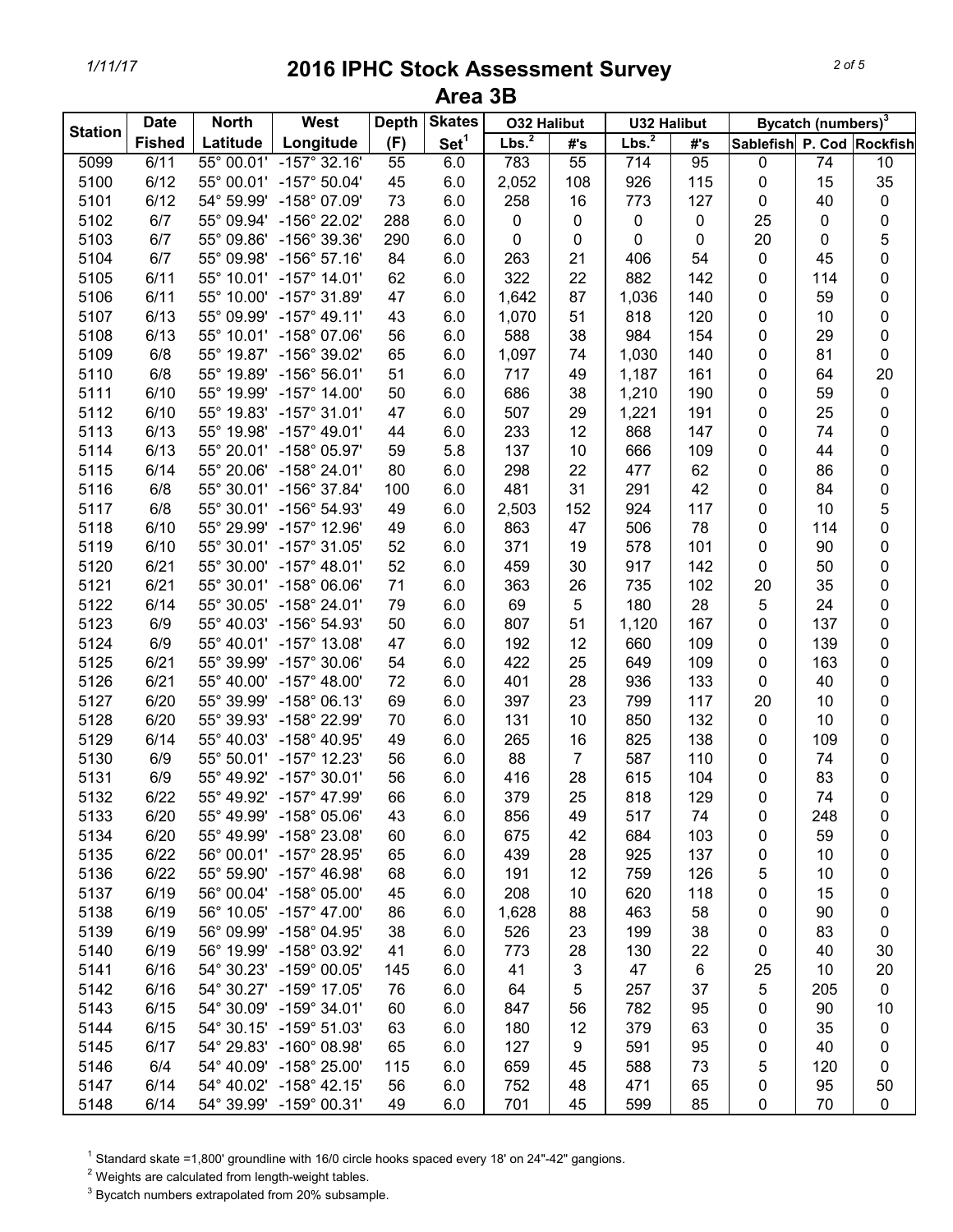|                | <b>Date</b>   | <b>North</b>        | West                    | <b>Depth</b> | <b>Skates</b>    | <b>O32 Halibut</b> |                  | <b>U32 Halibut</b> |                 |                           | Bycatch (numbers) <sup>3</sup> |             |
|----------------|---------------|---------------------|-------------------------|--------------|------------------|--------------------|------------------|--------------------|-----------------|---------------------------|--------------------------------|-------------|
| <b>Station</b> | <b>Fished</b> | Latitude            | Longitude               | (F)          | Set <sup>1</sup> | Lbs. <sup>2</sup>  | #'s              | Lbs. <sup>2</sup>  | #'s             | Sablefish P. Cod Rockfish |                                |             |
| 5149           | 6/16          | $54^{\circ} 40.13'$ | $-159^{\circ}$ 17.04'   | 39           | 6.0              | 536                | $\overline{26}$  | 466                | $\overline{74}$ | 0                         | 65                             | 0           |
| 5150           | 6/15          | 54° 40.00'          | $-159^{\circ}$ 34.66'   | 32           | 6.0              | 924                | 37               | 142                | 21              | 0                         | 20                             | 0           |
| 5151           | 6/15          | 54° 39.97'          | $-159^{\circ}$ 52.00'   | 40           | 6.0              | 1,100              | 55               | 459                | 69              | 0                         | 10                             | 0           |
| 5152           | 6/10          | 54° 40.03'          | $-160^{\circ}$ 08.74'   | 49           | 6.0              | 940                | 49               | 615                | 94              | $\pmb{0}$                 | 30                             | 0           |
| 5153           | 6/4           | 54° 50.02'          | $-158^{\circ}$ 07.08'   | 56           | 6.0              | 652                | 46               | 756                | 107             | $\mathbf 0$               | 60                             | 10          |
| 5154           | 6/4           | 54° 49.97'          | $-158^{\circ}$ 24.76'   | 108          | 6.0              | 1,089              | 65               | 516                | 67              | 15                        | 0                              | $\mathbf 5$ |
| 5155           | 6/14          | 54° 50.03'          | $-158^{\circ}$ 42.27'   | 53           | 6.0              | 396                | 23               | 587                | 92              | $\pmb{0}$                 | 65                             | 0           |
| 5156           | 6/14          | 54° 50.02'          | $-159^{\circ}$ 00.38'   | 37           | 6.0              | 65                 | 5                | 462                | 82              | $\mathbf 0$               | 110                            | 0           |
| 5157           | 6/10          | 54° 49.87'          | $-159^{\circ}$ 51.94'   | 30           | 6.0              | 158                | 6                | 176                | 32              | 0                         | 75                             | 0           |
| 5158           | 6/10          | 54° 49.97'          | $-160^{\circ}$ 09.00'   | 37           | 6.0              | 275                | 14               | 335                | 64              | 0                         | 80                             | 0           |
| 5159           | 6/18          | 54° 50.02'          | $-160^{\circ}$ 26.00'   | 44           | 6.0              | 61                 | 4                | 358                | 65              | 0                         | 100                            | 0           |
| 5160           | 6/5           | 54° 59.93'          | -158° 24.60'            | 110          | 6.0              | 1,083              | 67               | 344                | 41              | 55                        | 40                             | 10          |
| 5161           | 6/5           | 55° 00.03'          | $-158^{\circ}$ 42.01'   | 68           | 6.0              | 477                | 31               | 605                | 89              | $\pmb{0}$                 | 65                             | $\pmb{0}$   |
| 5162           | 6/13          | 55° 00.01'          | $-158^{\circ} 58.80'$   | 45           | 6.0              | 152                | $\boldsymbol{9}$ | 501                | 85              | 0                         | 80                             | 0           |
| 5163           | 6/13          | 54° 59.00'          | -159° 16.92'            | 22           | 6.0              | 367                | 13               | 102                | 18              | 0                         | 45                             | 0           |
| 5164           | 6/19          | 54° 59.95'          | $-160^{\circ}$ 27.16'   | 61           | 6.0              | 592                | 31               | 322                | 48              | 5                         | 45                             | 0           |
| 5165           | 6/19          | 54° 59.98'          | $-160^{\circ}$ 43.81'   | 49           | 6.0              | 405                | 16               | 226                | 45              | 0                         | 25                             | 0           |
| 5166           | 6/5           | 55° 09.96'          | $-158^{\circ}$ 24.04'   | 98           | 6.0              | 234                | 14               | 349                | 45              | 5                         | 5                              | 0           |
| 5167           | 6/5           | 55° 09.99'          | $-158^{\circ}$ 41.35'   | 111          | 6.0              | 474                | 33               | 378                | 45              | 40                        | 10                             | 0           |
| 5168           | 6/13          | 55° 09.98'          | -158° 59.09'            | 75           | 6.0              | 261                | 19               | 463                | 69              | $\pmb{0}$                 | 35                             | 0           |
| 5169           | 6/13          | 55° 09.98'          | $-159°$ 16.21'          | 39           | 6.0              | 386                | 21               | 233                | 38              | $\mathbf 0$               | 100                            | 0           |
| 5170           | 6/8           | 55° 20.00'          | -158° 42.59'            | 98           | 6.0              | 335                | 19               | 53                 | $\overline{7}$  | 10                        | 5                              | 0           |
| 5171           | 6/8           | 55° 19.88'          | $-158^{\circ}59.02'$    | 100          | 6.0              | 180                | 8                | 42                 | 6               | 5                         | 0                              | 0           |
| 5172           | 6/6           | 55° 19.84'          | $-159^{\circ}$ 16.93'   | 96           | 6.0              | 745                | 49               | 521                | 67              | 5                         | 0                              | 0           |
| 5173           | 6/6           |                     | 55° 20.11' -159° 34.03' | 75           | 6.0              | 299                | 20               | 498                | 68              | 0                         | 0                              | 0           |
| 5174           | 6/9           | 55° 20.08'          | -159° 52.00'            | 44           | 6.0              | 559                | 26               | 311                | 56              | 0                         | 25                             | 0           |
| 5175           | 6/8           | 55° 30.05'          | $-158^{\circ}$ 41.47'   | 88           | 6.0              | 365                | 21               | 119                | 18              | 0                         | 0                              | 0           |
| 5176           | 6/8           | 55° 29.99'          | $-158^{\circ}59.27'$    | 59           | 6.0              | 96                 | 8                | 696                | 107             | 0                         | 25                             | 0           |
| 5177           | 6/6           | 55° 29.81'          | $-159^{\circ}$ 17.07'   | 65           | 6.0              | 247                | 17               | 642                | 96              | 0                         | 70                             | 0           |
| 5178           | 6/6           | 55° 29.93'          | $-159°34.01'$           | 90           | 6.0              | 695                | 38               | 629                | 82              | 5                         | 0                              | 0           |
| 5179           | 6/9           | 55° 29.95'          | $-159^{\circ}$ 52.01'   | 91           | 6.0              | 374                | 23               | 303                | 41              | 0                         | 5                              | 0           |
| 5181           | 6/7           | 55° 39.97'          | $-158^{\circ}$ 58.97'   | 82           | 6.0              | 496                | 27               | 263                | 38              | 0                         | 5                              | 0           |
| 5182           | 6/7           | 55° 39.99'          | $-159^{\circ}$ 16.96'   | 56           | 6.0              | 515                | 32               | 463                | 67              | 0                         | 45                             | 0           |
| 5183           | 6/9           | 55° 40.08'          | $-159^{\circ}$ 51.97'   | 70           | 6.0              | 1,131              | 55               | 240                | 33              | 5                         | 35                             | 0           |
| 5184           | 6/7           |                     | 55° 50.00' -158° 59.44' | 66           | 6.0              | 1,332              | 62               | 489                | 67              | 0                         | 40                             | 0           |
| 5185           | 6/7           |                     | 55° 49.95' -159° 16.98' | 29           | 6.0              | 534                | 20               | 311                | 54              | 0                         | 35                             | 0           |
| 5186           | 7/4           |                     | 54° 00.03' -163° 14.75' | 46           | 6.0              | 399                | 22               | 398                | 61              | 0                         | 150                            | 5           |
| 5187           | 7/4           |                     | 53° 59.99' -163° 32.12' | 54           | 6.0              | 259                | 13               | 294                | 51              | 0                         | 105                            | 0           |
| 5188           | 7/4           |                     | 54° 00.09' -163° 49.00' | 50           | 6.0              | 80                 | 6                | 278                | 48              | 0                         | 120                            | 0           |
| 5189           | 6/27          |                     | 54° 09.98' -161° 34.33' | 69           | 6.0              | 254                | 18               | 566                | 76              | 0                         | 225                            | 0           |
| 5190           | 6/27          |                     | 54° 10.39' -161° 50.98' | 44           | 6.0              | 1,426              | 82               | 509                | 68              | 0                         | 10                             | 20          |
| 5191           | 6/28          |                     | 54° 10.23' -162° 08.05' | 45           | 6.0              | 301                | 18               | 253                | 38              | 0                         | 40                             | 20          |
| 5192           | 6/28          |                     | 54° 10.36' -162° 23.73' | 67           | 6.0              | 196                | 13               | 347                | 50              | 0                         | 175                            | $\sqrt{5}$  |
| 5193           | 7/4           |                     | 54° 10.04' -163° 50.00' | 47           | 6.0              | 185                | 12               | 559                | 89              | 0                         | 75                             | 0           |
| 5194           | 6/17          |                     | 54° 20.12' -160° 08.00' | 172          | 6.0              | 64                 | 5                | 38                 | 5               | 20                        | 0                              | 5           |
| 5195           | 6/17          |                     | 54° 20.07' -160° 26.00' | 68           | 6.0              | 429                | 26               | 542                | 79              | 0                         | 110                            | 0           |
| 5196           | 6/22          |                     | 54° 19.91' -160° 42.98' | 58           | 6.0              | 353                | 23               | 604                | 80              | 0                         | 130                            | 0           |
| 5197           | 6/22          |                     | 54° 19.95' -161° 00.03' | 70           | 6.0              | 218                | 16               | 483                | 74              | 0                         | 100                            | 0           |
| 5198           | 6/26          |                     | 54° 20.00' -161° 17.12' | 58           | 6.0              | 576                | 39               | 617                | 86              | 0                         | 100                            | 5           |
| 5199           | 6/26          |                     | 54° 19.99' -161° 33.78' | 78           | 6.0              | 431                | 27               | 552                | 79              | 0                         | 15                             | 0           |

 $1$  Standard skate =1,800' groundline with 16/0 circle hooks spaced every 18' on 24"-42" gangions.

 $2$  Weights are calculated from length-weight tables.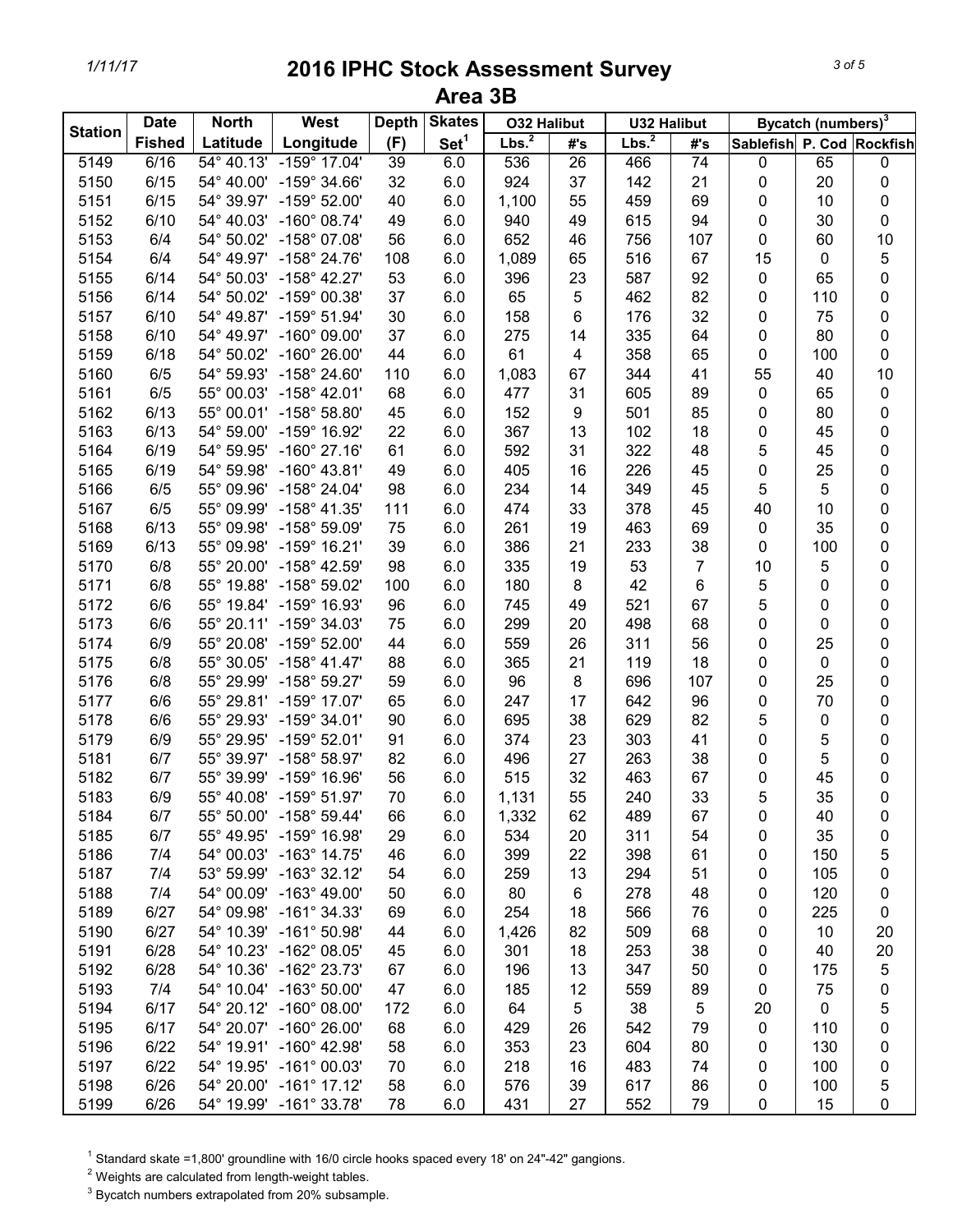| <b>Station</b> | <b>Date</b>   | <b>North</b> | West                    | <b>Depth</b> | <b>Skates</b>    | <b>O32 Halibut</b> |                         | <b>U32 Halibut</b> |     |                           | Bycatch (numbers) <sup>3</sup> |           |
|----------------|---------------|--------------|-------------------------|--------------|------------------|--------------------|-------------------------|--------------------|-----|---------------------------|--------------------------------|-----------|
|                | <b>Fished</b> | Latitude     | Longitude               | (F)          | Set <sup>1</sup> | Lbs. <sup>2</sup>  | #'s                     | Lbs. <sup>2</sup>  | #'s | Sablefish P. Cod Rockfish |                                |           |
| 5200           | 6/27          | 54° 19.89'   | $-161^{\circ} 50.98'$   | 42           | 6.0              | 1,150              | 55                      | 469                | 67  | 0                         | 70                             | $\pmb{0}$ |
| 5201           | 6/28          | 54° 20.03'   | -162° 08.99'            | 31           | 6.0              | 1,686              | 60                      | 280                | 46  | 0                         | 15                             | 0         |
| 5202           | 7/2           | 54° 19.93'   | $-163^{\circ}$ 17.01'   | 26           | 6.0              | 1,347              | 54                      | 119                | 18  | 0                         | 30                             | 0         |
| 5203           | 7/2           | 54° 20.02'   | -163° 33.98'            | 59           | 6.0              | 228                | 13                      | 500                | 86  | 0                         | 105                            | 0         |
| 5204           | 7/3           | 54° 20.13'   | $-163°51.02'$           | 61           | 6.0              | 175                | 13                      | 363                | 59  | 0                         | 30                             | 0         |
| 5205           | 7/3           | 54° 20.06'   | $-164^{\circ}$ 09.09'   | 50           | 6.0              | 97                 | 8                       | 430                | 71  | 5                         | 65                             | 0         |
| 5206           | 6/17          | 54° 29.97'   | $-160^{\circ}$ 26.04'   | 80           | 6.0              | 222                | 13                      | 254                | 34  | 10                        | 15                             | 0         |
| 5207           | 6/22          | 54° 30.01'   | $-160^{\circ}$ 43.03'   | 76           | 6.0              | 225                | 16                      | 241                | 36  | 10                        | 15                             | 0         |
| 5208           | 6/22          | 54° 29.95'   | $-161^{\circ}$ 00.01'   | 70           | 6.0              | 204                | 15                      | 281                | 46  | 10                        | 5                              | 0         |
| 5209           | 6/26          | 54° 30.00'   | $-161°$ 18.16'          | 63           | 6.0              | 198                | 12                      | 482                | 79  | 5                         | 25                             | 0         |
| 5210           | 6/26          | 54° 30.09'   | $-161^{\circ}$ 34.95'   | 36           | 6.0              | 917                | 47                      | 503                | 82  | 0                         | 15                             | 0         |
| 5211           | 6/29          | 54° 30.00'   | $-161^{\circ}$ 52.20'   | 77           | 6.0              | 313                | 17                      | 142                | 23  | 15                        | 0                              | 0         |
| 5212           | 6/29          | 54° 30.00'   | -162° 09.09'            | 77           | 6.0              | 391                | 29                      | 452                | 56  | 0                         | 40                             | 0         |
| 5213           | 6/29          | 54° 30.04'   | -162° 25.55'            | 79           | 6.0              | 528                | 28                      | 399                | 54  | 10                        | 5                              | 0         |
| 5214           | 7/2           | 54° 29.79'   | $-163^\circ$ 18.00'     | 39           | 6.0              | 828                | 48                      | 313                | 52  | $\pmb{0}$                 | 30                             | 0         |
| 5215           | 7/2           |              | 54° 30.02' -163° 34.98' | 54           | 6.0              | 326                | 15                      | 300                | 62  | 0                         | 15                             | 0         |
| 5216           | 7/3           | 54° 29.99'   | -163° 53.35'            | 51           | 6.0              | 165                | 12                      | 250                | 48  | 20                        | 15                             | 0         |
| 5217           | 7/3           | 54° 30.00'   | $-164^{\circ}$ 10.26'   | 52           | 6.0              | 231                | 18                      | 394                | 61  | 5                         | 30                             | 0         |
| 5218           | 6/18          | 54° 40.07'   | $-160^{\circ}$ 26.00'   | 55           | 6.0              | 517                | 27                      | 593                | 96  | 0                         | 5                              | 0         |
| 5219           | 6/18          | 54° 40.11'   | $-160^{\circ}$ 42.98'   | 51           | 6.0              | 519                | 34                      | 786                | 116 | 0                         | 30                             | 0         |
| 5220           | 6/25          | 54° 39.95'   | $-161^{\circ}$ 01.00'   | 50           | 6.0              | 330                | 21                      | 493                | 85  | 0                         | 15                             | 0         |
| 5221           | 6/25          | 54° 39.98'   | $-161^{\circ}$ 18.07'   | 76           | 6.0              | 180                | 13                      | 556                | 82  | 5                         | 5                              | 0         |
| 5222           | 6/23          | 54° 39.98'   | $-161^{\circ}$ 35.05'   | 34           | 6.0              | 1,212              | 49                      | 248                | 43  | 0                         | 15                             | 30        |
| 5223           | 6/23          | 54° 40.09'   | $-161^{\circ}$ 52.87'   | 37           | 6.0              | 479                | 21                      | 268                | 47  | 0                         | 85                             | 15        |
| 5224           | 7/5           | 54° 39.97'   | $-162^{\circ}$ 44.15'   | 44           | 6.0              | 72                 | $\overline{\mathbf{4}}$ | 81                 | 17  | 0                         | 25                             | 0         |
| 5225           | 6/19          | 54° 50.02'   | $-160^{\circ}$ 43.98'   | 54           | 6.0              | 186                | 10                      | 258                | 41  | 15                        | 50                             | 0         |
| 5226           | 6/25          | 54° 49.98'   | $-161°01.19'$           | 58           | 6.0              | 185                | 13                      | 379                | 64  | 5                         | 5                              | 0         |
| 5227           | 6/25          | 54° 50.03'   | $-161^{\circ}$ 17.51'   | 53           | 6.0              | 610                | 29                      | 280                | 44  | 5                         | 20                             | 0         |
| 5228           | 6/23          | 54° 50.00'   | $-161^{\circ}$ 36.02'   | 43           | 6.0              | 1,353              | 39                      | 211                | 37  | 0                         | 0                              | 0         |
| 5229           | 7/5           | 54° 49.98'   | $-162^{\circ}$ 46.01'   | 25           | 6.0              | 298                | 15                      | 116                | 23  | 0                         | 30                             | 0         |
| 5230           | 7/5           | 54° 49.56'   | $-163^{\circ}$ 03.01'   | 37           | 6.0              | 735                | 33                      | 310                | 49  | 0                         | 70                             | 0         |
| 5231           | 6/24          | 55° 00.00'   | $-161^{\circ}$ 00.83'   | 54           | 6.0              | 743                | 27                      | 245                | 41  | 0                         | 5                              | 10        |
| 5232           | 6/24          | 55° 00.06'   | $-161^{\circ}$ 19.04'   | 44           | 6.0              | 556                | 22                      | 179                | 33  | 0                         | 45                             | 5         |
| 5233           | 6/24          | 55° 09.98'   | $-161^{\circ}$ 02.17'   | 53           | 6.0              | 738                | 33                      | 207                | 37  | 0                         | 30                             | 0         |
| 5234           | 6/8           |              | 55° 20.05' -156° 03.11' | 153          | 6.0              | 2,263              | 141                     | 552                | 61  | 30                        | 0                              | 25        |
| 5235           | 6/8           |              | 55° 19.99' -156° 21.01' | 94           | 6.0              | 906                | 60                      | 521                | 62  | 0                         | 45                             | $\pmb{0}$ |
| 5236           | 6/8           |              | 55° 30.03' -155° 45.03' | 120          | 6.0              | 408                | 27                      | 392                | 45  | 0                         | 50                             | 20        |
| 5237           | 6/9           |              | 55° 30.05' -156° 02.95' | 111          | 6.0              | 103                | 6                       | 179                | 27  | 0                         | 30                             | 0         |
| 5238           | 6/9           |              | 55° 29.78' -156° 19.96' | 118          | 6.0              | 532                | 33                      | 239                | 32  | 5                         | 65                             | 0         |
| 5239           | 6/10          |              | 55° 39.97' -155° 26.01' | 100          | 6.0              | 155                | 12                      | 119                | 18  | 5                         | 104                            | 5         |
| 5240           | 6/10          |              | 55° 40.03' -155° 44.31' | 70           | 6.0              | 522                | 36                      | 370                | 51  | 0                         | 165                            | 0         |
| 5241           | 6/9           |              | 55° 39.73' -156° 01.90' | 125          | 6.0              | 741                | 53                      | 484                | 62  | 0                         | 59                             | 0         |
| 5242           | 6/7           |              | 55° 40.05' -156° 19.13' | 140          | 6.0              | 579                | 36                      | 179                | 22  | 5                         | 30                             | 0         |
| 5243           | 6/6           |              | 55° 39.76' -156° 37.08' | 130          | 6.0              | 426                | 27                      | 473                | 61  | 20                        | 15                             | 0         |
| 5244           | 6/11          |              | 55° 50.01' -155° 06.73' | 66           | 6.0              | 375                | 24                      | 872                | 128 | 0                         | 0                              | 0         |
| 5245           | 6/10          |              | 55° 49.96' -155° 24.95' | 26           | 6.0              | 152                | 8                       | 296                | 62  | 0                         | 20                             | 0         |
| 5246           | 6/7           |              | 55° 49.84' -156° 01.09' | 56           | 6.0              | 1,103              | 74                      | 722                | 94  | 0                         | 65                             | 0         |
| 5247           | 6/7           |              | 55° 50.02' -156° 19.00' | 131          | 6.0              | 313                | 20                      | 527                | 74  | 10                        | 15                             | 0         |
| 5248           | 6/6           |              | 55° 49.78' -156° 35.91' | 125          | 6.0              | 527                | 37                      | 748                | 96  | 5                         | 70                             | 0         |
| 5249           | 6/6           |              | 55° 50.02' -156° 53.77' | 75           | 6.0              | 326                | 21                      | 532                | 76  | 0                         | 69                             | 0         |

 $1$  Standard skate =1,800' groundline with 16/0 circle hooks spaced every 18' on 24"-42" gangions.

 $2$  Weights are calculated from length-weight tables.